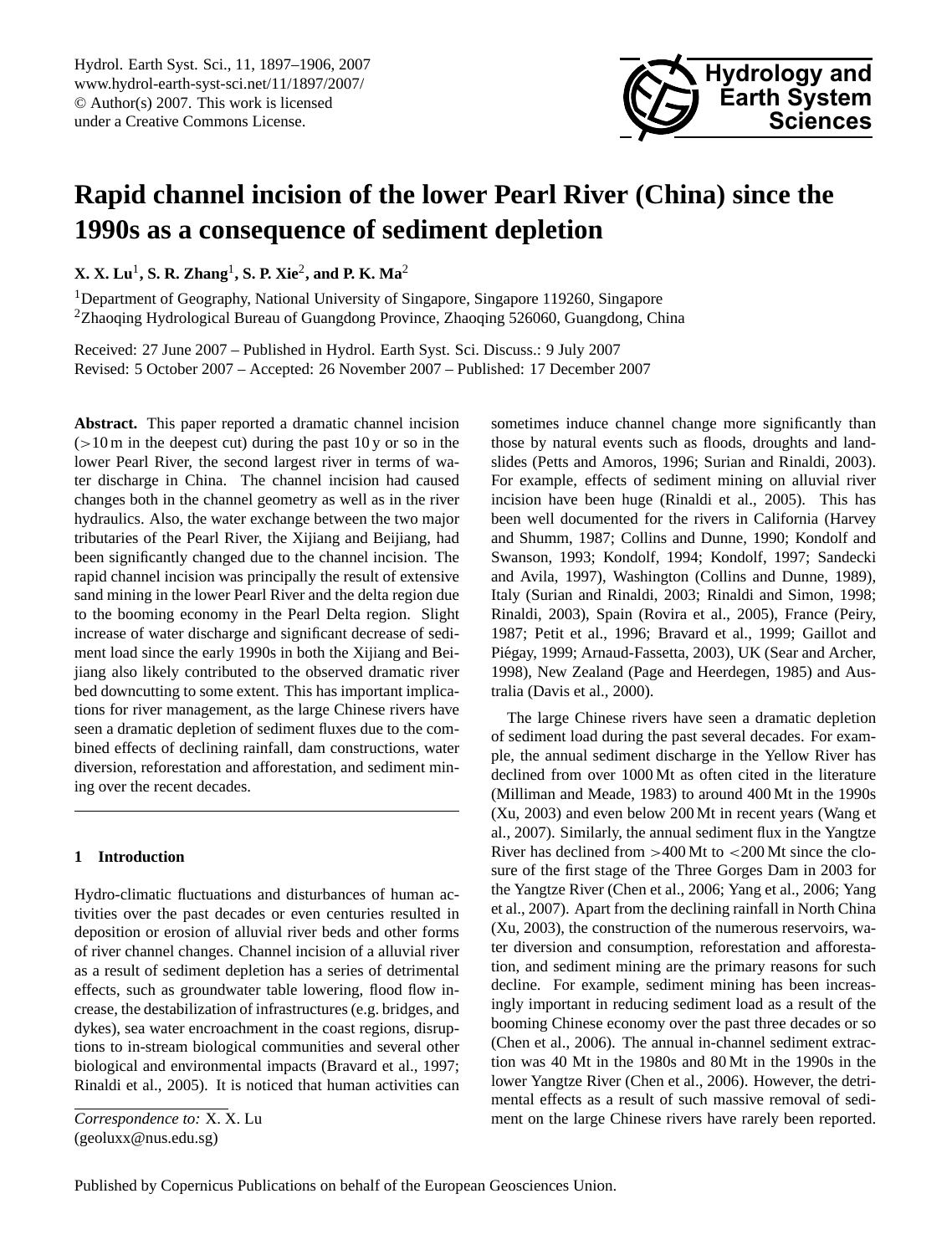

**Fig. 1.** Lower Pearl River and its delta area showing the study sites (Gaoyao, Sanshui and Makou), and the stretch of the channel from Gaoyao to Makou. The upper figure is the location map and the lower figure is the satellite image for the selected region.

The Pearl River drains an area of  $453700 \text{ km}^2$  and it is the second largest river in China in terms of water discharge  $(336 \text{ billion m}^3)$  (PRWRC, 1991). Before 1990, the river channels in the lower Pearl River remained in basic balance between deposition and erosion on the whole (Huang et al., 2003; Li, 2003; Qian, 2004). However, the increasing anthropogenic disturbances have imposed considerable impacts on the river channel. This paper provided the river channel measurements made since the 1990s in the lower Pearl River (a large alluvial river) to assess its rapid incision and consequent impacts on the channel geometry and river hydraulics. Also, possible contributing factors to the channel incision are to be presented and discussed. This is significantly important for channel management in large rivers because the previously documented rivers with channel incision are relatively smaller compared to the Pearl River in this study. For example, Po River in Italy has a drainage area of  $70091 \text{ km}^2$ , Nepean River in Australia 21740 km<sup>2</sup> and Rhone River in France 20 300  $\text{km}^2$ , and the remaining  $\textless 10\,000$  km<sup>2</sup>.



**Fig. 2.** Cross-section channel profiles and thalweg elevation from 1990 to 2003 determined from the repeated field surveys at stations **(a)** Gaoyao, **(b)** Makou and **(c)** Sanshui. Selective display of the cross-section channel profiles at 5 years: 1990, 1992, 1996, 1999 and 2003 for a better illustration.

## **2 Study area**

The Pearl River, with a drainage area of  $453700 \text{ km}^2$  $(442100 \text{ km}^2)$  is located inside China) is the second largest river in China with an annual water discharge of 336 billion  $m^3$  (Fig. 1) (PRWRC, 1991). The drainage basin is situated between 21.31◦–26.49◦ N and 102.14◦–115.53◦ E. It covers a region of subtropical to tropical monsoon climate straddling the Tropic of Cancer. The mean annual temperature across the basin ranges from 14 to 22◦ and the mean annual precipitation ranges from 1200 to 2200 mm. The Pearl River Basin consists of various source rocks from Precambrian metamorphic rocks to Quaternary fluvial sediments (Zhang et al., 2007b). Carbonates are widely distributed in the basin, accounting for 39% of the total basin area (PRWRC, 1991). The igneous rocks are dominated by granites with acid to intermediate composition, covering about half of the area of Guangdong Province. Small area coverages of evaporites and pyrites are mainly scattered in the upperstream of the Xijiang in Yunnan and Guizhou provinces. Quaternary fluvial sediments are mostly developed in the lower alluvial plain, the delta plain and the interior river valley plain of Guangdong and Guangxi provinces. The Pearl River extends from Yunnan Province in Southwest China to Guangdong Province before pouring into South China Sea (SCS) with a total length of 2214 km. The Pearl River system is composed of the three main rivers, Xijiang, Beijiang and Dongjiang, and some small rivers draining the Pearl River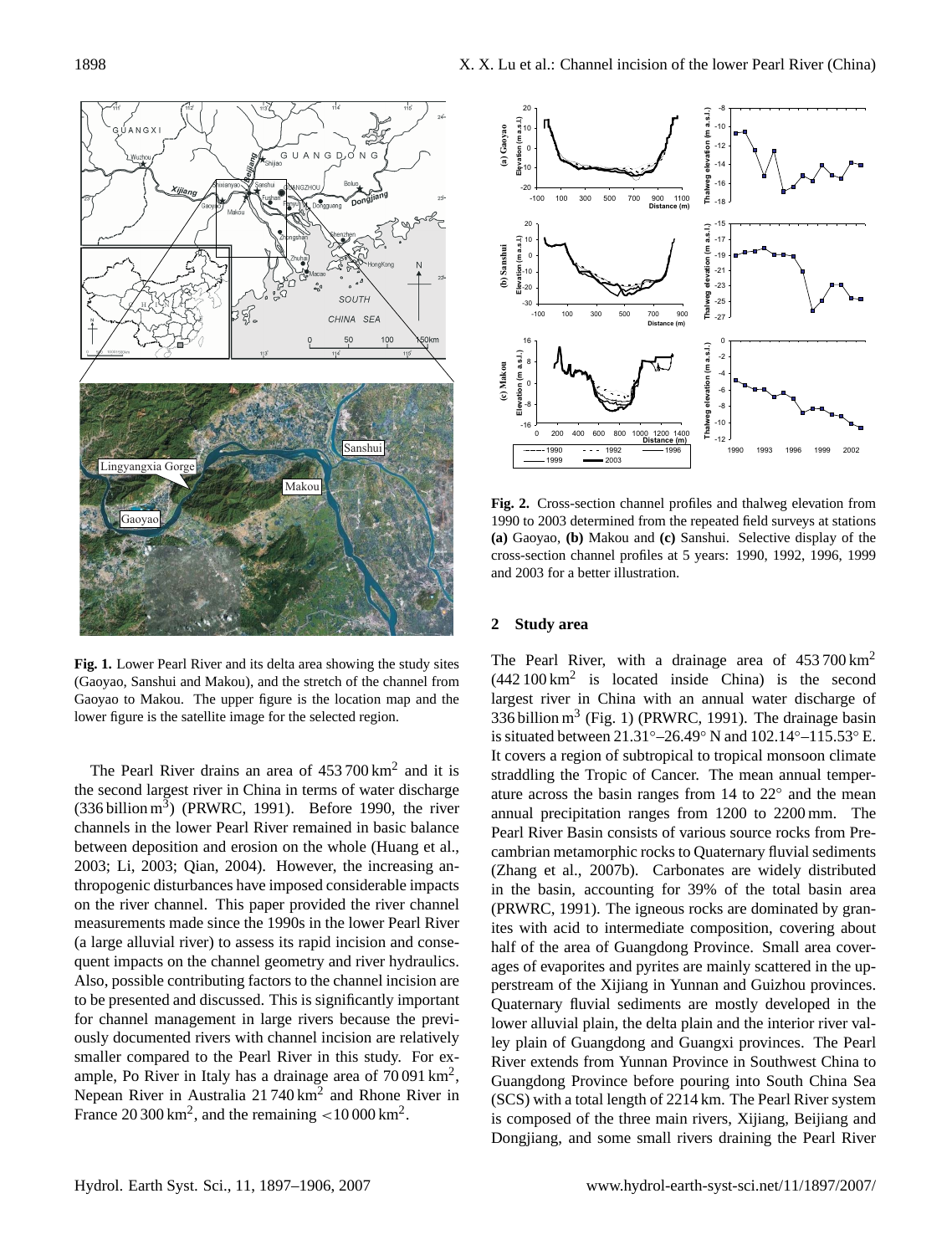Delta (Fig. 1). The runoff and sediment yield are unevenly distributed in the Pearl River Basin (Zhang et al., 2007b). The contributions of the Xijiang, Beijiang, and Dongjiang to the Pearl River Delta in terms of water discharge are 77%, 15% and 8%, respectively and the contributions of these three rivers in terms of sediment load are 90%, 7%, and 3%, respectively. The sediment supply in the Pearl River Delta is mainly coming from the upper Xijiang.

The mainstream of the Xijiang River has distinct names for different sections from upstream to downstream and the section below Wuzhou is called Xijiang. The Xijiang and Beijiang are connected by a small waterway called Shixianyao before they flow into the Pearl River Delta through their own courses. The channel from Wuzhou to Makou has a length of 212 m with the average channel slope of 0.09‰ while the channel from Makou to Modaomen waterway (the river mouth) has a length of 139 m with the average slope of 0.048‰. The channel width of the Xijiang at Gaoyao is about 1000 m and the channel depth is about 30 m. The channel width of the Beijiang at Sanshui is about 1100 m and the channel depth is about 25 m. The channel patterns are clearly shown in Fig. 1b. Generally the channels in both the lower Xijiang and Beijiang are straight with alternate sand islands. The sinuosity is about 1.07 for the reach from the Lingyangxia Gorge to the estuary of the Xijiang, and 1.19 for the lower reach of the Beijiang (Xu, 1996). The channel bed composition in the lower Xijiang and Beijiang is mainly sand except in the 8-km long bedrock section of the Lingyangxia Gorge in the low Xijiang.

The riverbed sediment in the lower Xijiang and Beijiang mainly consists of sand, which meets the requirements for construction. For the period with less anthropogenic interruptions (e.g. 1960s), suspended sediment at the Gaoyao station is made up of sand (grain size 1–0.05 mm), silt (grain size  $0.05-0.005$  mm) and clay (grain size  $\lt 0.005$  mm) and their composition percentages are 33%, 53%, and 14% respectively. Similarly, suspended sediment in the lower Beijiang is composed of sand (18%), silt (61%) and clay (21%). Both in the Xijiang and Beijiang, the decreasing trends of grain size of suspended sediment in the downstream direction have been observed which corroborate that the deposited sediment in the riverbed has coarser grain size (Qian, 2004). Based on measurements at Shijiao, during the period 1975– 1977, the medium grain size of bedload in the low Beijiang ranges between 0.504 mm and 0.568 mm (Huang et al., 2003). The medium grain size of riverbed material also shows a decreasing trend in the downstream direction in the Beijiang and is about 0.42 mm in the lower Beijiang (Sanshui) (Huang et al., 2003).

## **3 Methods and datasets**

Annual channel cross-sections were measured at the three main hydrological stations (Gaoyao and Makou in the lower



**Fig. 3.** Comparison of downcutting rates of the documented alluvial rivers suffered from sediment mining. The rivers records are derived from a review of Rinaldi et al. (2005) by adding data in this study.

Xijiang, and Sanshui in the lower Beijiang) (Fig. 1). The equipments used for the measurements were depth sounder before 1999 and Acoustic Doppler Current Profiler (ADCP) after 1999. The measurements were conducted at least once a year in general in the dry season ranging from November to April. The channel geometry changes at the three hydrological stations were investigated on the basis of the annual measurements over the 14 y from 1990 to 2003. In addition to the 3 main cross-sections, there were 25 extra cross-section profiles obtained in the three years of 1992, 1999 and 2003 along the 50 km stretch from Gaoyao to Makou in the lower Xijiang (Fig. 1). The 25 cross-sections were obtained using the navigation charts produced in 1992 and 1999, and the actual ADCP measurements in 2003. The thalweg lines were reconstructed from the 25 cross-sections for the three years to evaluate the longitudinal channel changes.

The influence of river channel incision on river hydraulics was evaluated by comparing the stage-discharge curves from different years. Water levels attained at particular levels of flood water discharge in different years was compared to further reveal the water level lowering caused by river channel incision. Annual water discharge and suspended sediment flux data were obtained from the gauging station Gaoyao of the Xijiang, and Shijiao of the Beijiang. They were measured following the related Chinese national standard (Ministry of Water Resources of China, 1992).

#### **4 Results**

### 4.1 Channel geometry change at three hydrological stations

Based on the cross-section profiles of three stations examined (Gaoyao and Makou in the Xijiang, Sanshui in the Beijiang) during the period of 1990 to 2003 (selective display for representative years 1990, 1992, 1996, 1999, and 2003 in Fig. 2), significant downcutting in the riverbed has been observed at Gaoyao and Sanshui since 1992, while at Makou since 1994.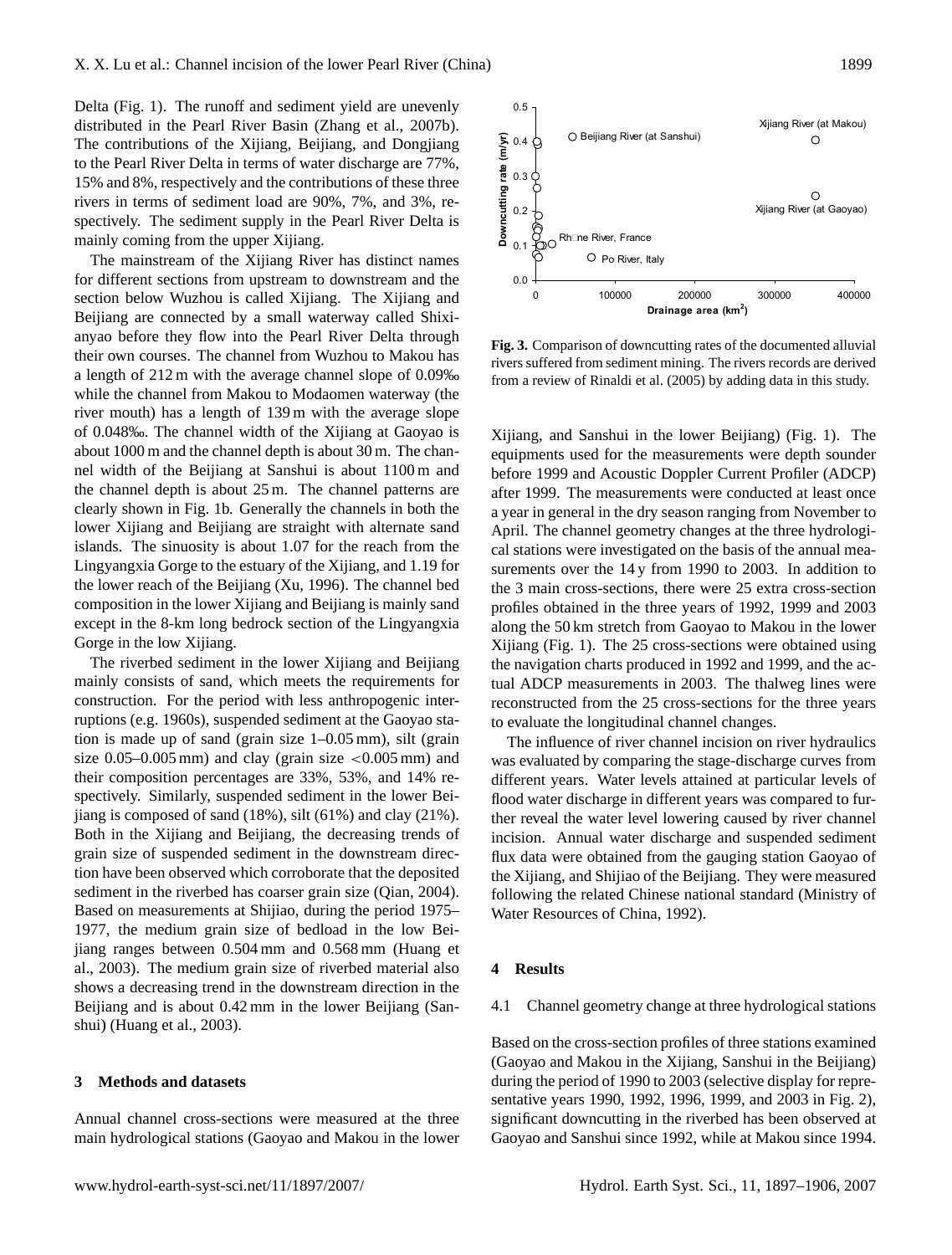

**Fig. 4.** Channel geometry changes at stations Gaoyao, Makou and Sanshui from 1990 to 2003 **(a)** cross-section area **(b)** width **(c)** depth **(d)** width/depth ratio. Selective display at 5 years: 1990, 1992, 1996, 1999 and 2003 for a better illustration.

The deepest cut within the 14 y period was 6.3 m at Gaoyao in 1995, 5.8 m at Sanshui in 2003, and 7.1 m at Makou in 1998. The down cuts at the measured sites were much faster and deeper than the documented cases of relative large rivers. For example, Po River in Italy incised 1–6 m along all alluvial reaches during the period 1880–1990s (Rinaldi et al.,  $2005$ ), Rhône River in south France incised up to  $4 \text{ m}$  during 1952-1990 resulting in considerable channel deepening entrenchment of low flow channel (Petit et al., 1996), and the Rhône Delta incised ranging from  $1.1 \text{ m}$  to  $6.8 \text{ m}$  during 1907–1991 (Arnaud-Fassetta, 2003) (Fig. 3).

River channel incision has caused a significant change in channel geometry (selective display for years 1990, 1992, 1996, 1999, and 2003 in Fig. 4). Notable increases of the cross-section area have been observed accompanying the down-cuts of river channels at all the three stations examined (Fig. 4a). For example, the cross-section areas when the water level was 0 m increased 22.6% at Gaoyao, 16.4% at Makou, and 170.3% at Shanshui from 1990 to 2003. No obvious changes of channel width were observed at Gaoyao and Makou in the lower Xijiang, while a narrowing of 150 m was recorded at Sanshui since 1998 for higher water levels  $(5.0 \text{ m})$  (Fig. 4b). Depth continuously increased from 1990 to 2003 with an average rate of 13 cm/y at Gaoyao, 16 cm/y at Makou, and 26 cm/y at Sanshui (Fig. 4c). The average width/depth ratio of the channel for different water levels decreased significantly between 1990 and 2003 from 78.2 to 66.9 at Gaoyao, from 46.5 to 40.2 at Makou, and 138.1 to 73.6 at Sanshui (Fig. 4d).

4.2 Channel geometry change along the longitudinal direction in the lower Xijiang

Channel geometric changes have taken place not only at the gauging stations but also along the whole lower Xijiang River. The thalweg line stretching 50 km from Gaoyao down to Makou shows down cuts from 1992 to 2003, though there were occasional depositions (Fig. 5a). Between 1992 and 1999, over 40% of the stretch had down cut over 2 m with the deepest down cut 9.86 m nearby Makou. Between 1999 and 2003, the cross-sections near Gaoyao showed more significant downcutting with the deepest down cut 14.98 m. Between 1992 and 2003, the rapid channel incision of the stretch between Gaoyao and Makou was observed with down cuts ranging from 1.62 m to 11.29 m. Most of the severely incised cross-sections (>2 m) were located near Gaoyao or near Makou, and the incision showed an upstream trend in recent years. The cross-section areas increased corresponding to the downcutting of river channels (Fig. 5b).

#### 4.3 River hydraulics change: stage-discharge relationship

The relations between water level and water discharge were changed at the three sites as a result of the rapid downcutting (Fig. 6). Since 1990, water discharge increased at a given water level, with the increased depth and cross-section area of the channel (selective display for years 1990, 1992, 1996, 1999, and 2003 in Fig. 6). For example, when water level was 10 m, water discharge increased by 2900 (9.4%), 3400 (25.0%) and 6500 m<sup>3</sup>/s (15.0%) in 1999 as compared to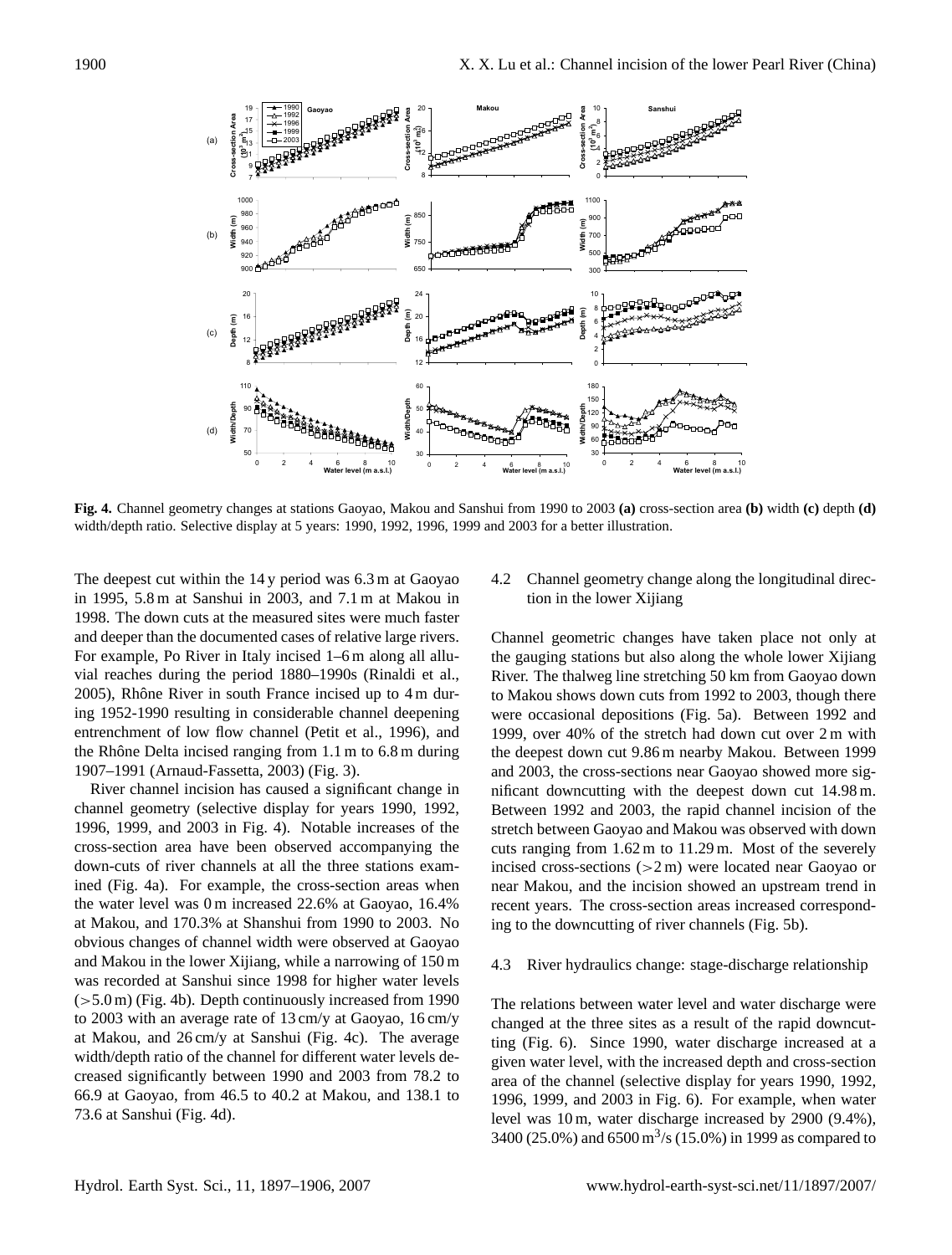

**Fig. 5.** Thalweg change of longitude profile of the reach between Gaoyao to Makou in 1992, 1999, and 2003 **(a)** altitude **(b)** cross-section area (25 cross-sections between Gaoyao and Makou, 1=Gaoyao, 25=Makou). Cross-sections in 1992 and 1999 were obtained based on the river channel topographic maps, and the crosssections in 2003 were surveyed in the field.

1988, at Gaoyao, Sanshui and Makou respectively. One the other hand, the water level decreased with a given discharge as a result of downcutting. For example, the water level between 1992 and 2002 was lowered by 2.0 m on average at Gaoyao, 1.5 m at Makou, and 3.0 m at Sanshui. At Gaoyao and Sanshui stations, the lowering of flood water level had shown a gradually increasing tendency with the down-cutting of river channel (Table 1). On average, the lowering of flood water level was about 1.5 m in the late 1990s and about 2.0 m in the 2000s when compared with the floods of similar water discharge pre-1990s or in the early 1990s. The observed lowering of water levels as a result of the downcutting is dramatic, given the short period and the large drainage area compared to the documented rivers, such as the Wisloka River with a drainage area of  $4096 \text{ km}^2$ , where the water level lowering was only  $< 1.0 \text{ m}$  over the period of about 30 years (Wyżga, 1997; 2001; Lach and Wyżga, 2002).

The impact of the rapid incision on the water level had reached further upstream. For example, from Wuzhou down



**Fig. 6.** Changes in the relations between water level and water discharge caused by channel incision during the period 1990–2003 at stations **(a)** Gaoyao, **(b)** Makou and **(c)** Sanshui.

to Makou the flood water levels for a given discharge of  $43000 \,\mathrm{m}^3/\mathrm{s}$  declined progressively, with 0.5 m decline at Wuzhou and 2.05 m decline at Makou in 2002 compared to 1988 (Fig. 7). As a result, the flood water surface had increased the gradient, potentially causing more damages. For example, from Wuzhou to Makou the flood water surface slope had an increase from 0.063‰ for the 1988 flood to 0.066‰ for the 1996 flood and to 0.070‰ for the 2002 flood. In addition to the increase in the flood damages, the increased water surface slope could increase the sediment transport capacity and accelerate channel incision further, which could in turn modify the morphology of the river channel.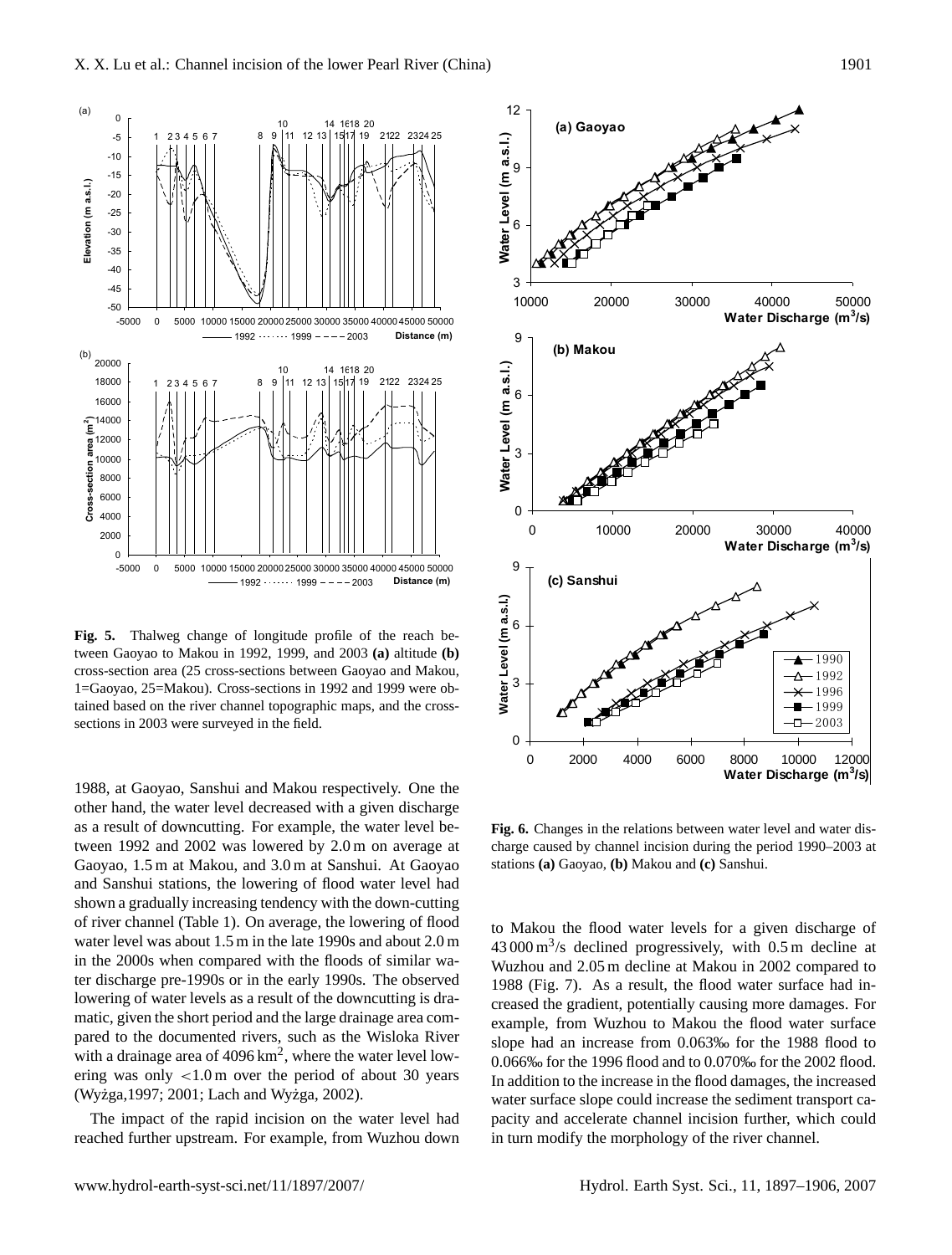

**Fig. 7.** Flood peak water level in 1988, 1996, and 2002 floods at a discharge of  $43000 \,\mathrm{m}^3/\mathrm{s}$  along the stretch from Wuzhou to Makou. 1. Wuzhou; 2. Ducheng; 3. Deqing; 4. Liudu; 5. Shunwei; 6. Gaoyao; 7. Guangli; 8. Makou.

# 4.4 Water exchange between the Xijiang and the Beijiang

The channel incision also caused significant change in the water exchange between the Xijiang and the Beijiang through the Shixianyao waterway connection (Fig. 8). The Shixianyao waterway played an important role in regulating the water from the Beijiang to the Xijiang before the occurrences of the massive channel incision. The channel bed at Sanshui (Beijiang) was around 10 m higher than at Makou (Xijiang), hence the water would flow from the Beijiang to the Xijiang under normal flood condition. Due to the fact that the Beijiang channel at Sanshui was more incised than the Xijiang at Makou after the 1990s, the Shixianyao waterway has began to play its opposite role in regulating the water from the Xijiang to the Beijiang. As a result, the annual water discharge at Sanshui increased significantly since the 1990s (Fig. 8). The average percentage of the water discharge at Sanshui in terms of the sum of the water discharge at Sanshui and Makou increased from 14.4% to 23.1% from 1959–1992 to 1993–2003.

## **5 Discussions**

## 5.1 Possible causes of channel incision

River channel change, like incision or deposition, is a natural process for an alluvial river. However, increasing human activities such as sand mining, construction of reservoirs and land use alterations have accelerated this geomorphological process (Surian, 1999; Rinaldi, 2003; Li et al., 2007). The causes of such rapid incision require an in-depth analysis on the water discharge and sediment flux changes as a result of various human activities and possible climate variations. This paper provides a preliminary analysis from the aspect of sediment depletion due to sand mining and reduced upstream sediment supply.



**Fig. 8.** Long-term variations of water discharge at Sanshui and the percentage of water discharge at Sanshui in terms of the sum of water discharge at Sanshui and Makou.

#### 5.1.1 In-Channel sand mining

The intensive in-channel sand mining appears to be the principal factor causing the rapid channel incision in the lower Pearl River. The demand for sand as construction material has been high since the economic reform in the late 1970s across the Pearl River Delta, particularly since the end 1980s. The Pearl River Delta is one of the rapidly industrializing and important agricultural areas in China and the total population in the Delta region (including Hong Kong and Macau) increased from 12.59 million to 50.0 million with the urbanization rate of  $>70\%$ . Some of the cities in the region were literally built from scratch. For example, Dongguan has been built from a tiny fishing village before 1978 to a city with a population of 6.5 million. As a result, sediment mining has been intensive in the large scale, and the rapid channel incision has been very common across the whole delta area. For example, it was reported that the channel was incised over 8 m from 1989 to 2001 in the channel of the river mouth to South China Sea (PRWRC, 2003).

During the period 1984–1999, the averaged annual sediment extracted through mining from the Pearl River Delta (the Xijiang and Beijiang portion) was  $46-53 \times 10^6$  m<sup>3</sup>, equivalent to 59.8–68.9 Mt (Peng et al., 2003), which is close to the annual suspended load from the Xijiang and Beijiang. However, the extracted amount is much higher than bed-load (normally 5∼10% of suspended load), which is the principal portion for sand extracting. Moreover, based on the sediment budget of Peng et al. (2003), the annual sediment deposition rate is about 17.7 Mt during the period 1984–1999 by calculating the difference between the sediment supply to the delta region and the sediment export to the open sea. Hence, the sediment extraction rate in the lower Pearl River enormously exceeds the sediment replenishment rate, which is supposed to result in substantial incision and almost irreversible channel adjustments (Rinaldi et al., 2005).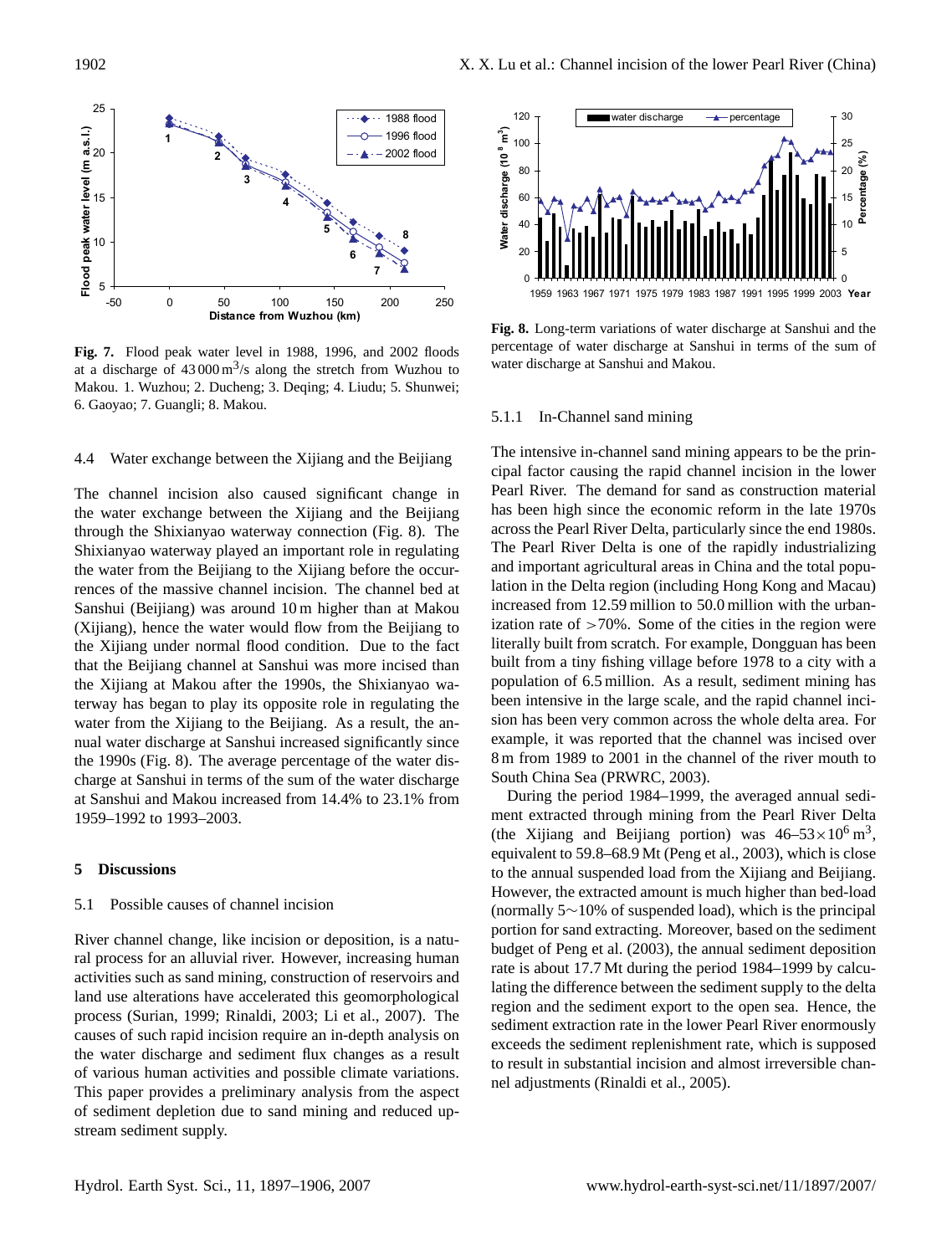## 5.1.2 Reduced upper sediment supply

Apart from sediment mining, there may be other causes of river channel incision, such as sediment reduction due to climate change, and land use change in the drainage basin, e.g. reforestation/afforestation, damming and reservoir constructions. The long-term series of the water discharge and suspended load of the Xijiang (at Gaoyao) and Beijiang (at Shijiao) (Fig. 9) indicate slight increases of water discharge and significant decreases of suspended sediment load since the early 1990s in both rivers (Zhang et al., 2007a). The averaged annual water discharges were  $214.9 \times 10^{9}$  m<sup>3</sup> for 1958–1990 and  $231.7 \times 10^{9}$  m<sup>3</sup> for 1991–2004 at Gaoyao, and  $40.9 \times 10^9$  m<sup>3</sup> and  $43.8 \times 10^9$  m<sup>3</sup> at Shijiao for the above two periods respectively. The averaged annual suspended sediment load was 71.4 Mt and 57.9 Mt at Gaoyao, and 5.8 and 4.8 Mt at Shijiao for the two periods, respectively. The slightly increased water discharge and significantly decreased suspended sediment load since the early 1990s may contribute to the channel incision to some extent. However, although about 20% reduction of the total suspended load in the Xijiang and Beijiang could be considered as a significant variation, it is not supposed that the decrease of sediment supply can cause such a rapid incision observed in this study as inferred from other studies. For example, two distinct phases of incision were observed in the Arno River, central Italy (Rinaldi and Simon, 1998): the minor degradational phase due to the basin development (construction of weirs, reafforestation) and the accelerated degradation phase due to the extensive sand mining. Also, the decrease of suspended load may likely be caused by sand extraction (Yang et al., 2004) because the division of suspended load and bed load is not absolutely fixed and mutual exchange with each other may occur during different hydraulic conditions. Hence, the rapid channel incision observed in the lower Pearl River is likely dominantly caused by in-channel sand mining although it is very difficult to quantify the contributions of these two intertwining processes: sand mining and sediment supply reduction due to changes in the basin scale.

## 5.2 Environmental effects of channel incision

#### 5.2.1 Flood hazard in downstream regions

Although channel incision reduced the flood peak water level and the flooding risk in the incised reach (Table 1), it has increased the concentration of flood flow in the channel and reduced the floodplain retention. For example, the flood peak water level (12.68 m a.s.l.) attained at a discharge of  $55000 \,\mathrm{m}^3/\mathrm{s}$  in 2005 is slightly higher than the water level  $(12.21 \text{ m a.s.}.)$  attained at a discharge of  $44500 \text{ m}^3$  in 1988. The reduction of floodplain retention can caused increased flood hazard in downstream regions. Abnormally high water level and increased flood hazard in the Pearl River Delta in the 1990s has been reported (Yang et a., 2001; Peng et

**Table 1.** the lowering of flood water level accompanying the downcutting of river channel at Gaoyao and Sanshui stations, under similar level of water discharge.

| Station | Date       | Water discharge<br>$(m^3/s)$ | Water level<br>(m a.s.l.) | Lowering of<br>water level(m) |
|---------|------------|------------------------------|---------------------------|-------------------------------|
| Gaoyao  | 26.08.1979 | 31700                        | 10.99                     |                               |
|         | 13.08.1997 | 31800                        | 9.67                      | 1.32                          |
|         | 19.07.2001 | 31500                        | 8.89                      | 2.10                          |
|         | 26.06.1983 | 34400                        | 10.83                     |                               |
|         | 15.07.1999 | 35 100                       | 9.35                      | 1.48                          |
|         | 14.06.2000 | 34 500                       | 9.00                      | 1.83                          |
|         | 14.07.2004 | 37100                        | 8.46                      | 2.37                          |
|         | 06.09.1988 | 44 800                       | 12.21                     |                               |
|         | 23.07.1996 | 43500                        | 11.11                     | 1.10                          |
|         | 20.06.2002 | 42000                        | 10.38                     | 1.83                          |
| Sanshui | 11.06.1994 | 6100                         | 5.16                      |                               |
|         | 17.07.1998 | 6010                         | 4.22                      | 0.94                          |
|         | 15.06.2005 | 6040                         | 3.25                      | 1.91                          |
|         | 25.06.1994 | 10400                        | 7.89                      |                               |
|         | 03.07.1998 | 10200                        | 6.19                      | 1.70                          |
|         | 21.06.2005 | 10 100                       | 5.58                      | 2.31                          |
|         | 22.06.1994 | 13 100                       | 9.37                      |                               |
|         | 01.07.1998 | 13 100                       | 7.64                      | 1.73                          |
|         | 22.06.2005 | 13 100                       | 7.32                      | 2.05                          |

al., 2003; Peng et al., 2004). In 1994 and 1998, floods with peak water level less than 50-year return period at Sanshui and Makou stations brought on destructive floods with peak water level up to 200-year return period in the hinterland of the Pearl River Delta.

## 5.2.2 Drinking water supply

Channel incision lowers the water level and brings difficulty for drinking water supply in the Pearl River Delta. In 1995, the lowest water level for water extraction in the Dongjiang-Shenzhen Diversion Project has decreased to 0.41 m, which is far below the designed lowest water level 1.78 m. The water level lowering caused by channel incision has caused great economic loss due to adopting new facilities for extracting drinking water while abandoning the existing facilities. Moreover, due to the lowering of water level, the water diversion amount cannot meet the designed amount and the drinking water supply in the Pearl River Delta has been warned.

## 5.2.3 Infrastructure security (levees, bridges)

Channel incision in the lower Pearl River has brought risks to the security of bank protection infrastructures and bridges. Many levees in the Guangdong Province have shown cracks on the surface, and some of them have collapsed due to the impacts of riverbed downcutting. Bridges in the low Pearl River have also been threatened by the in-channel sand mining. Shuidong Bridge in the section of Yaogu in the Xinxingjiang River, a tributary of the Lower Xijiang River, has collapsed in May 1993 with the piers scoured due to the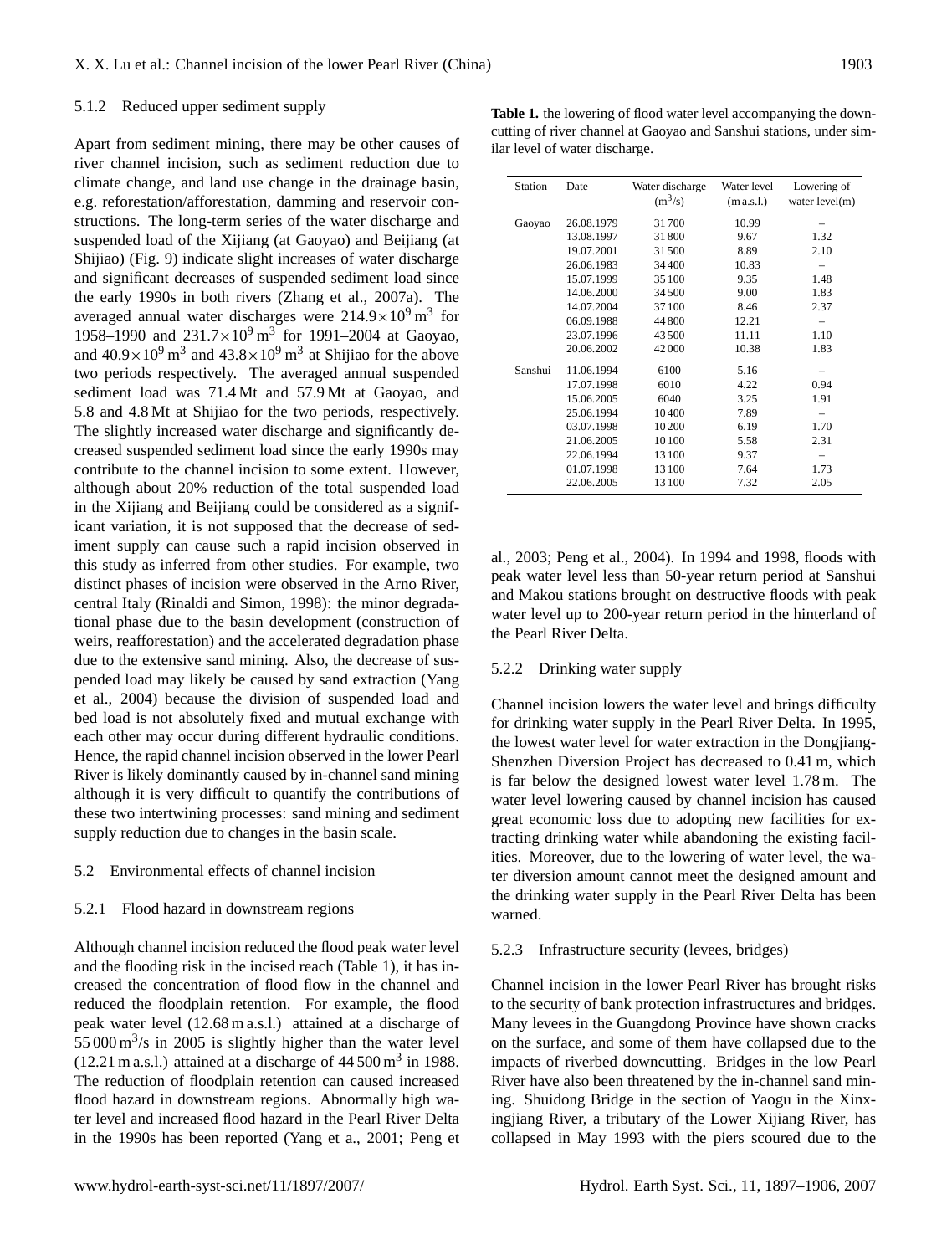

**Fig. 9.** Variations of water discharge and sediment load over the past decades in the Xijiang and Beijiang at stations **(a)** Gaoyao and **(b)** Shijiao, respectively.

sand mining. Youjin Bridge in Sanshui has become a highrisk bridge recently with exposed piers due to the channel downcutting near Sanshui. And more recently, 1600-m Jiujiang Bridge in the lower Xijiang in Guangdong Province collapsed on 15 June 2007 due to the hit of a sand-laden boat. The in-channel sand mining is blamed to be the most important cause of bridge collapse by the local authorities. The water depth at the location of Jiujiang Bridge has increased from 20 m in 1985 to 35∼50 m currently due to the intense sand mining.

## 5.2.4 Seawater intrusion

The rapid channel incision also contributes to the increasing salty water intrusion and subsequent freshwater shortage in the Pearl River Delta region due to the decreased sediment load to the sea as well as increased channel depth. The most extraordinary cases include seawater intrusion happened in March 1999, December 2003 to March 2004, and December 2005 to February 2006, which had serious impacts on fresh water supply in the Pearl River Delta region. For example, the salt water intrusion from December 2005 to February 2006, which is the largest salt water intrusion in the last 43 y, caused a huge problem for the fresh water supply over one month for the cities of Macau, Zhuhai, Zhongshan and Fanyu etc. in the Delta region (Fig. 1). The salt content (Cl−) of the water supply areas was as high as 6415 mg/l (the national standard for drinking water is  $\langle 250 \text{ mg/l} \rangle$ . As a result the local authority had to divert extra water from over 10 large reservoirs upstream to increase water discharge and minimize the salt content for water supply to these cities during the dry period.

# 5.2.5 Ecological and environmental impacts

Riparian and aquatic habitats would be altered with the water table lowering and removing bed materials through inchannel sand mining (Rinaldi et al., 2005). Moreover, the salt water intrusion could lead to the loss of aquatic habitats and greatly change the ecological environments in river systems. The slow-down of the delta acceleration rate in the Pearl River Delta (Li et al., 2004) would reduce the wetland area and influence the biodiversity in the estuary. However, few in-depth studies about ecological and environmental impacts of channel incision have been conducted so far in the Pearl River.

# **6 Conclusions**

A dramatic channel incision  $(>10 \text{ m})$  in the deepest cut) has occurred since the 1990s in the lower Pearl River. The channel geometry and the river hydraulics have been dramatically changed due to the rapid downcutting. For example, the channel incision had caused lower water levels across the entire lower reaches of the river. The water exchange between the two main rivers of the Pearl River, the Xijiang and Beijiang, had also been significantly changed due to the different amplitude of channel incision in two rivers. Such a rapid downcutting of a large alluvial river has never been reported in the literature.

The rapid channel incision was considered to be principally the result of extensive sand mining in the lower Pearl River and the delta region due to the booming economy in the Pearl Delta region. The sediment extraction rate enormously exceeds the sediment replenishment rate in this study. At the same time, there has been about 20% decrease of suspended load coinciding with channel incision. It is very difficult to quantify the contributions of sand mining and suspended sediment decrease on riverbed downcutting. However, the impact of sand mining is considered to overwhelm that of reduced upperstream sediment supply based on the rapid incision observed. An in-depth study is required to pin-point the exact reasons behind such rapid incision, and to develop quantitative relations between the incision and sediment depletion.

These channel changes have resulted in various environmental and social-economic consequences such as increasing flood hazards in the Pearl River Delta, shortage of drinking water supply, security problem of infrastructures (e.g. levees, bridges), salty water intrusion as well as the alteration of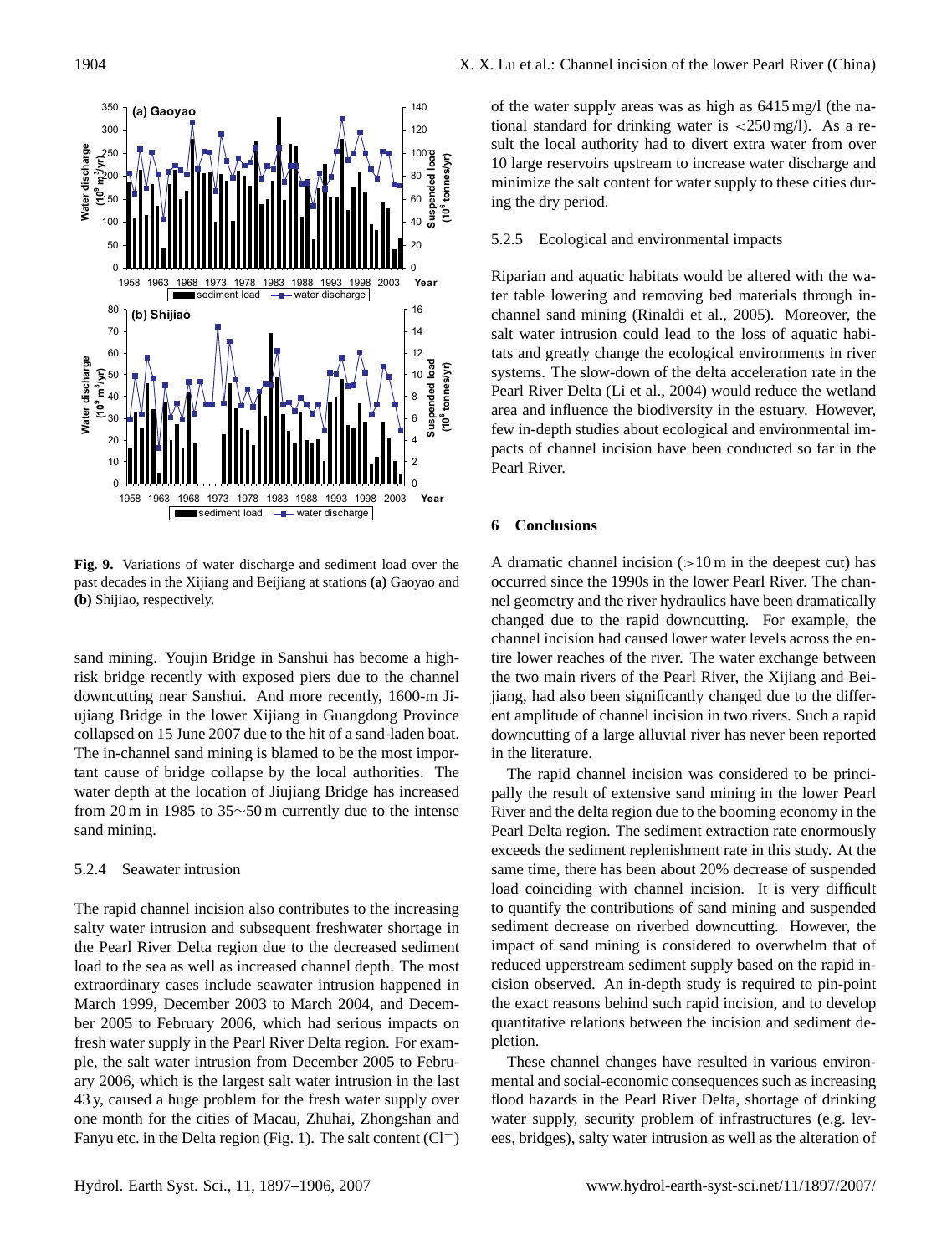aquatic and riparian ecosystems. Although the Chinese government has enhanced the management of in-channel sand mining in the lower Pearl River since the end of the 1990s, the illegal mining activities are still rampant. Tighter restrictions on in-channel sand mining should be proposed in order to reduce or recover the channel incision as well as its detrimental effects in the lower Pearl River. The observed dramatic river bed downcutting as a result of sediment depletion has important implications for river management, as the large Chinese rivers have seen a dramatic depletion of sediment fluxes due to the combined effects of declining rainfall, dam constructions, water diversion, reforestation and afforestation, and sediment mining over the recent decades. A better understanding of human impacts on river channels is of great importance for river engineering and environmental management.

*Acknowledgements.* This research was funded by the National University of Singapore (Grant Number R-109-000-054-112). The authors would like to thank N. Surian and another anonymous referee for their constructive comments.

Edited by: M. Mikos

## **References**

- Arnaud-Fassetta, G.: River channel changes in the Rhone Delta (France) since the end of the Little Ice Age: geomorphological adjustment to hydroclimatic change and natural resource management, Catena, 51, 141–172, 2003.
- Bravard, J. P., Amoros, C., Pautou, G., et al.: River incision in South-east France: morphological phenomena and ecological effects, Regul. River., 13, 75–90, 1997.
- Bravard, J. P., Kondolf, G. M., and Piégay, H.: in Incised River Channels: Processes, Forms, Engineering and Management, edited by Darby, S. E., and Simon, A., 303–341, Wiley, Chichester, 1999.
- Chen, X. Q., Zhou Q. J., and Zhang E. F.: In-channel sand extraction from the mid-lower Yangtze channels and its management: problems and challenges, J. Environmental Planning and Management, 49, 309–320, 2006.
- Collins, B. and Dunne, T.: Fluvial geomorphology and river-gravel mining: a guide for planners, case studies included, Special Publication 98, California Department of Conservation, Division of Mines and Geology, 1990.
- Collins, B. and Dunne, T.: Gravel transport, gravel harvesting and channel-bar degradation in rivers draining the Southern Olympic Mountains, Washington, USA, Environ. Geol. Water S., 13, 213– 224, 1989.
- Davis, J., Bird, J., Finlayson, B., and Scott, R.: The management of gravel extraction in alluvial rivers: a case study from the Avon River, southeastern Australia, Phys. Geogr., 21, 133–154, 2000.
- Gaillot, S. and Piégay, H.: Impact of gravel mining on stream channel and coastal sediment supply: example of the Calvi Bay in Corsica (France), J. Coastal Res., 15, 774–788, 1999.
- Harvey, M. D. and Shumm, S. A.: in Erosion and Sedimentation in the Pacific Rim, edited by: Beschta, R. L., Blinn, T., Grant, G.

E., Beschta, R. L., et al., 451–460, International Association of Hydrological Sciences, Wallingford, 1987.

- Huang, B., Lian, W., Du, J., and Zhang, G.: The study on dyke renovation in the Datang-Suijiangkou section of Beijiang dyke, Guangdong Water Resources and Hydropower, 2, 19–22, 2003 (in Chinese).
- Kondolf, G. M. and Swanson, M. L.: Channel adjustments to reservoir construction and instream gravel mining, Stony Creek, California, Environ. Geol. Water S., 21, 256–269, 1993.
- Kondolf, G. M.: Environmental Management Hungry water: Effects of dams and gravel mining on river channels, Environ. Manage., 21, 533–551, 1997.
- Kondolf, G. M.: Environmental planning in the regulation and management of instream gravel mining in California, Landscape Urban Plan., 29, 185–199, 1994.
- Lach, J. and Wyżga, B.: Channel incision and flow increase of the upper Wisloka River, south Poland, subsequent to the reafforestation of its catchment, Earth Surf. Proc. Land., 27, 445–462, 2002.
- Li, L. Q., Lu, X. X., and Chen, Z.: River channel change during the last 50 years in the middle Yangtze River: an example of the Jianli reach, Geomorphology, 85, 185–196, 2007.
- Li, T.: The impact analysis of hydrological characteristics in the Pearl River Delta, Guangdong Hydrology and Water Environment 2, 2003 (in Chinese) [\(http://www.gdsw.gov.cn/web/law/\)](http://www.gdsw.gov.cn/web/law/).
- Milliman, J. D. and Meade, R. H.: World-wide delivery of river sediment to the oceans, J. Geol., 91, 1–21, 1983.
- Ministry of Water Resources of China: Code for River Suspended Sediment Measurement (GB 50159-92), China Planning Press, Beijing, 1992.
- Page, K. J., and Heerdegen, R. G.: Channel change on the lower Manawatu River, New Zealand Geographer, 41, 35–38, 1985.
- Pearl River Water Resources Committee (PRWRC): Sediment Report. [http://www.pearlwater.gov.cn/index.jsp,](http://www.pearlwater.gov.cn/index.jsp) 2003 (in Chinese).
- Pearl River Water Resources Committee (PRWRC): The Zhujiang Archive, Vol. 1, Guangdong Science and Technology Press, Guangzhou, 1991 (in Chinese).
- Peiry, J. L.: Channel degradation in the middle Arve river, France, Regul. River., 1, 183–188, 1987.
- Peng, J., He, S., Liao, W., and Zhang, S.: Large scale system simulation for flood and anti-flood counter measures in Pearl River delta, J. Hydraul. Eng.-ASCE (SHUILI XUEBAO), 11, 78–85, 2003 (in Chinese).
- Peng, J., Liao, W., and Yu, X.: Abnormal change of flood water level in hinterland of Pearl River Delta and its cause analysis, J. Natural Disasters, 13(1), 50–54, 2004 (in Chinese).
- Petit, F. Poinsart, D., and Bravard, J. P.: Channel incision, gravel mining and bedload transport in the Rhone river upstream of Lyon, France, Catena, 26, 209–226, 1996.
- Petts, G. E. and Amoros C.: Fluvial Hydrosystems, Chapman and Hall, London, 1996.
- Qian, Y.: The impacts and management measures of in-channel sand mining in the Pearl River Delta, Pearl River, 2, 44–46, 2004 (in Chinese).
- Rinaldi, M., and Simon, A.: Bed-level adjustments in the Arno River, Central Italy, Geomorphology, 22, 57–71, 1998.
- Rinaldi, M., Wyzga, B., and Surian, N.: Sediment mining in alluvial channels: physical effects and management perspectives, River Res. Appl., 21, 805–828, 2005.
- Rinaldi, M.: Recent channel adjustments in alluvial rivers of Tus-